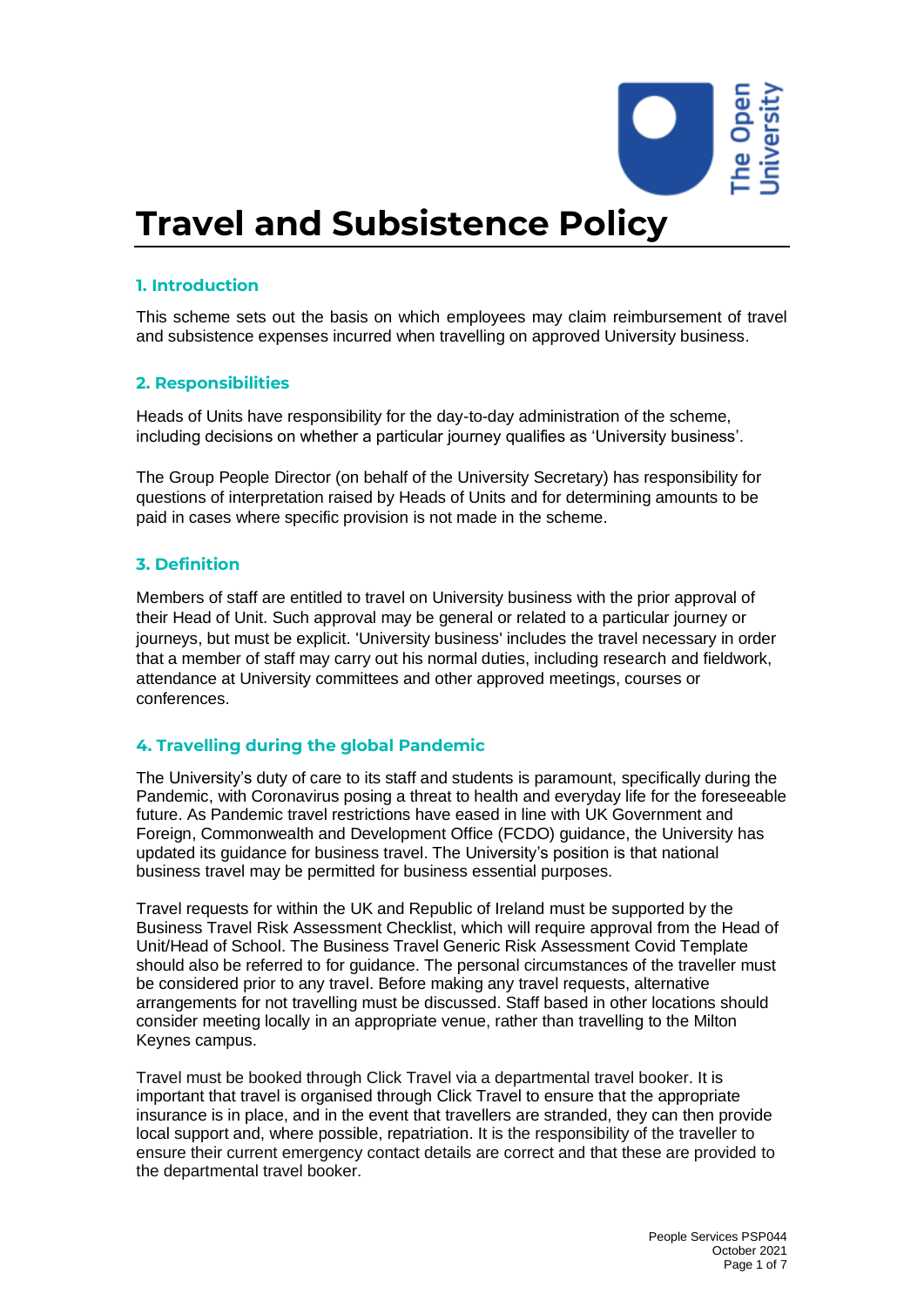Staff are reminded that travel should *not* be booked through personal means, for example with a personal debit or credit card, and any such booking may not be reimbursed. The only exception to this is for short-distance journeys where it is not possible to use Click Travel e.g. once the train booked through Click Travel arrives at the station near the venue/campus and a taxi or bus is required to take staff onwards to the venue/campus.

Staff travelling to the UK Nations should check the advice from the Nations before travelling and check that the activity they are travelling for is permitted in the country they plan to visit, and that they are permitted to stay overnight, if there is a need to do so. In addition, anyone planning to travel should ensure they are aware of the areas within the UK where [local](https://www.gov.uk/government/collections/local-restrictions-areas-with-an-outbreak-of-coronavirus-covid-19) restrictions are in force.

## **5. Base from which reimbursement may be claimed**

Travel on University business does not include travel from home to the normal place of employment. The normal place of work should be used as the basis for claims, except when:

- travelling to or from home results in a smaller claim;
- occasional additional journeys to the normal place of work are undertaken, with prior approval from the Head of Unit, outside of normal working hours. (NB. These payments will be taxable and claims should be submitted using the appropriate separate forms and logged to appear as a taxable benefit on the P11D form);
- travelling outside normal working hours to locations other than the normal place of work.

Claims should never exceed actual miles travelled.

## **6. Accommodation**

Unless the University has provided a written or contractual agreement to pay for accommodation under a relocation policy or terms of engagement, you should not claim for hotel accommodation in Milton Keynes.

Overnight accommodation in Milton Keynes, where this is the place of normal work, would not be considered a legitimate business expense and would be treated as a taxable benefit by HMRC (and logged to appear as a taxable benefit on the P11D).

## **7. Method of travel**

Members of staff are expected to use the most economical means of transport, having regard to the overall cost to the University and member of staff, both in money and time.

Personal membership of airline, hotel or car hire "frequent traveller" programmes will not be allowed to influence the choice of travel options. This decision must not be influenced by the availability of loyalty schemes such as "frequent traveller" programmes. Promotional offerings e.g. air miles or free flights should be used for the benefit of the University where possible.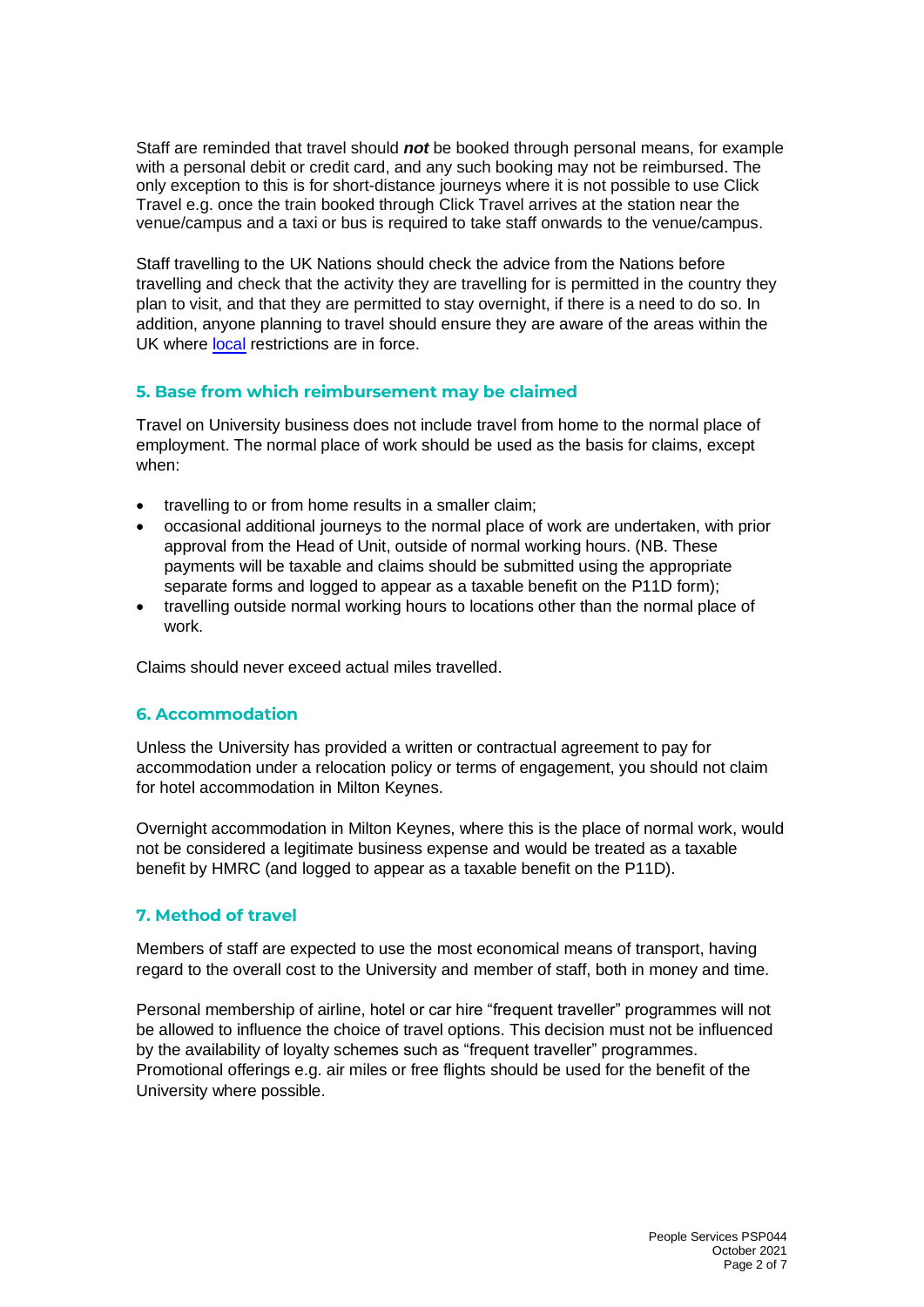## **Rail travel**

All members of staff are encouraged, for reasons of economy, to travel by standard class rail. Staff may only travel first class where an overnight journey is required, or there are exceptional circumstances (e.g. crowded trains during peak travel periods). First class travel requires the prior approval of the Head of Unit. Reimbursement of business related rail travel will be dependent on submission of a receipt.

## **Air travel**

The cost of air travel (economy class) will be reimbursed subject to the prior approval of the Head of Unit, where one or more of the following applies:

- there is no alternative means of transport;
- there is significant saving in time;
- air travel is cheaper or not significantly more expensive than other methods.

Please see the Finance and Business Services Intranet for the University's 'Business Travel Insurance Arrangements'.

## **Taxi fares**

Taxi fares will be reimbursed where one or more of the following applies:

- there is no alternative means of transport;
- heavy luggage or University materials/equipment is being carried:
- there is a significant saving in time or cost:
- there are other exceptional circumstances.

## **Private transport**

A Head of Unit can authorise the use of private vehicles where this is most efficient for University business, for example where one or more of the following applies:

- no reasonably direct alternative means of transport is available;
- heavy luggage or equipment is being carried;
- travel by this method results in a reduction in total cost (e.g. by removing the necessity of an overnight stay);
- one or more passengers are carried;
- there is a significant saving of time.

Before using private vehicles on approved University business, members of staff must ensure their insurance policies provide fully comprehensive cover for business use. The University reserves the right to examine such policies annually and to defer or withhold the payment of mileage claims until adequate insurance arrangements have been made.

The University neither accepts liability for damage however caused to private vehicles being used on University business, nor will it accept liability for claims by passengers or third parties.

For the purpose of this scheme, members of staff authorised to use private transport on University business may be classified as one of the following:

• Essential User: a regular mileage commitment of 6,000 miles or more a year;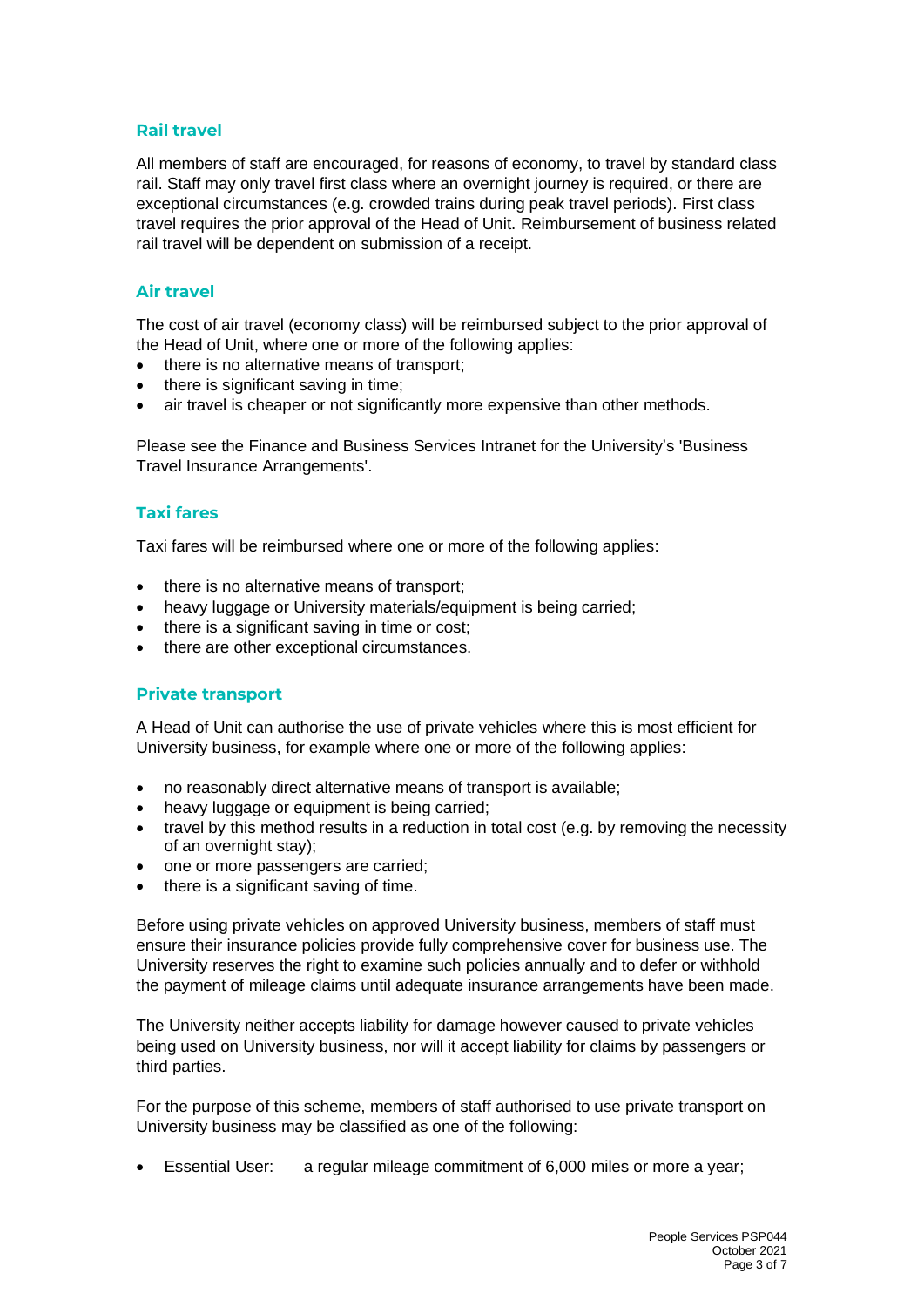• Other User: limited mileage deriving from occasional use.

## **8. Essential Car Users**

A Head of Unit can recommend to the Staff Payments, Pensions & Reward Manager that a member of staff be designated an Essential Car User, provided that all of the following criteria are met:

- the duties of the post require regular travel (i.e. the individual has to travel a significant distance by road throughout the year, excluding periods of study leave), such that the mileage travelled in any one month is unlikely to be less than 500;
- there is clear evidence that in respect of such regular travel, a significant amount is made up of journeys other than between a Regional/National Centre and Walton Hall and either alternative public transport is not available or is likely to involve significantly higher overall travel costs or excessive staff time;
- none of the mileage figures quoted in support of the application should normally include travel from home to normal place of work;
- the likely annual car travelling commitment is demonstrably in excess of 6,000 miles.

The University may terminate the Essential Car User Allowance by giving six months notice in writing, in the event of a significant change in the travelling requirements of the role concerned, as confirmed by the Head of Unit. An Essential Car User allowance will normally be withdrawn where the annual travel undertaken during the previous year falls below 3000 miles.

In exceptional circumstances, a member of staff may be designated as an Essential Car User for a limited period of up to one year at the discretion of the University Secretary.

HMRC requires the University to notify them of the total business mileage claimed by each Essential Car User in each tax year. Depending on total mileage, HMRC may determine that some or all of the payments made are taxable and amend individual tax codes for following tax years accordingly.

To assist in the event of any dispute, Essential Car Users are expected to keep a log of all their business mileage undertaken in their own vehicle.

## **9. All Other Users**

Members of staff not in receipt of an Essential Car User allowance will be classed as All Other Users. Reimbursements for their journeys, where prior approval has been given, will be at the All Other Users Rate (see Travel Rates document listed in the Useful references section below).

#### **10. Passenger allowance**

Where a car is used on University business and a passenger is carried whose fare would otherwise be paid by the University, an allowance may be claimed (see Travel Rates document listed in the Useful references section below).

# **11. Car hire**

Car hire will be reimbursed provided prior approval of the Head of Unit has been given and receipts are provided. For longer journeys, and where two or more members of staff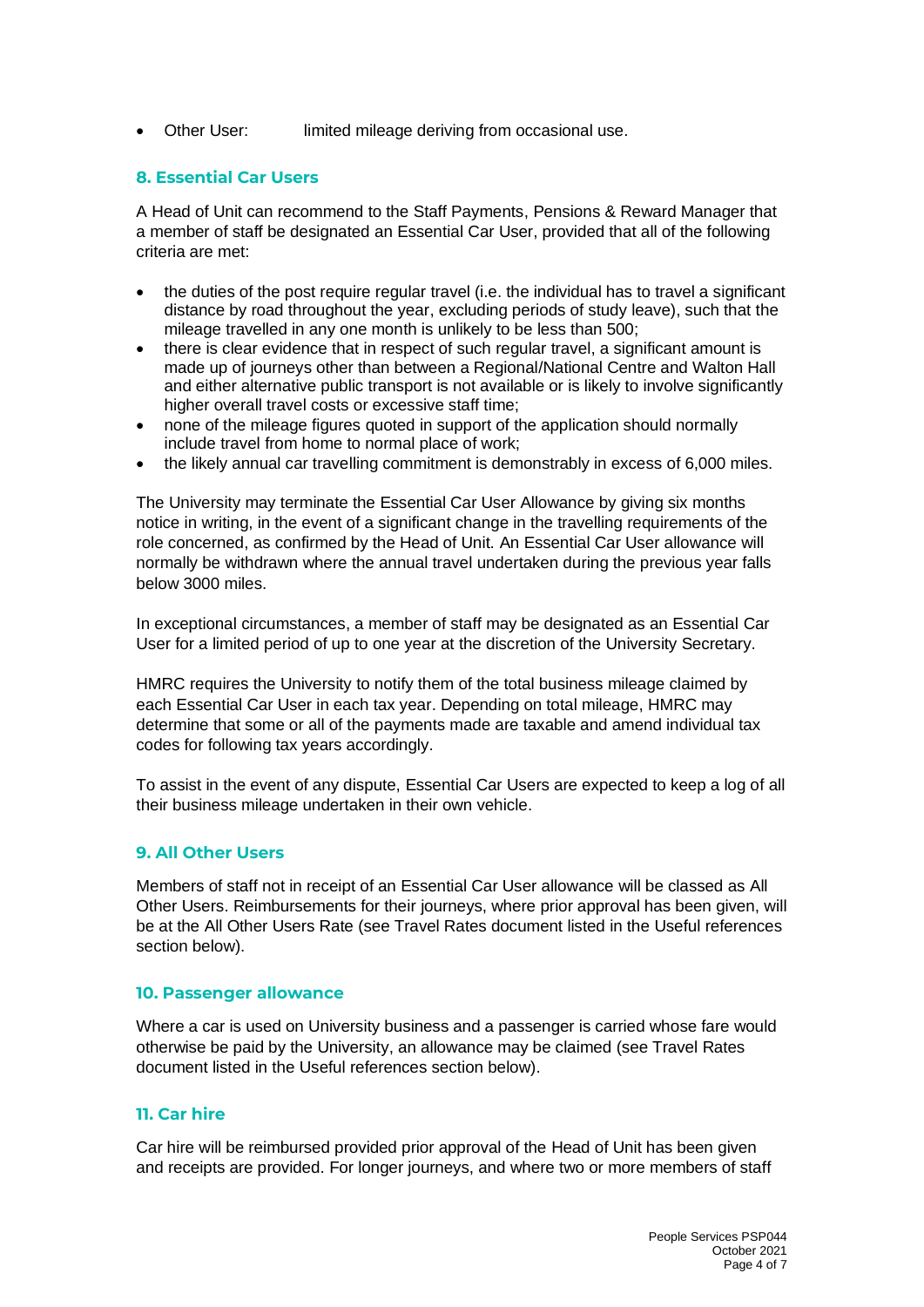are travelling together, car hire may be the cheapest form of travel. Car hire should be commissioned through Procurement, unless there are exceptional reasons for not doing so.

#### **12. Subsistence expenses**

Subsistence is defined as meals and overnight accommodation. Where it is impracticable for a member of staff travelling on University business to return home at night, the University will reimburse the actual cost of an overnight stay in a hotel or on a boat or train.

Claims may only be made for reimbursement of actual expenditure incurred. Alcohol and tobacco expenditure will not be reimbursed. However, claims may be made for alcohol when providing hospitality to visitors in accordance with section 13: Hospitality.

## **13. Hospitality**

The entertaining of official University visitors will only be permitted with the prior approval of the appropriate Unit Head.

For Walton Hall visitors, wherever possible, the catering facilities on site should be used. However, in exceptional circumstances, visitors may be entertained off-site, in which case the cost must be reasonable. Please refer to the advice on the Finance and Business Services Intranet, under Travel and Subsistence/What can be claimed/Working Lunches. The purchase of alcohol when entertaining visitors is permitted, but it should be at a reasonable cost and not involve excessive quantities.

#### **14. Other Expenses**

Payment for other travel and subsistence-related expenses not specifically covered by the scheme may be made if approved by the appropriate Head of Unit and if such expenses are necessarily incurred in the normal course of travel on duty, and supported by appropriate receipts or logs. Items such as equipment or training courses should be purchased according to the University's Procurement Policy. It is not appropriate for members of staff to purchase such items themselves and claim for the expenditure through the Travel and Subsistence Scheme.

#### **15. VCE members expense claims**

VCE expenses are reported for consideration at Remuneration Committee and published (anonymised) on the University's Freedom of Information (FOI) site, so are in the public domain and subject to external scrutiny. It is the individual's responsibility to ensure they comply with HMRC guidance and University policy regarding travel and subsistence claims.

#### **16. Procedure for reimbursement of claims**

All claims for reimbursement of travel and subsistence expenses must be made on the appropriate on-line system/form which incorporates a declaration by the member of staff that the total expenses shown have been actually incurred solely on University business.

Forms must be itemised and give sufficient detail to enable the elements of a claim to be ascertained and checked, e.g. a claim for subsistence should itemise main meals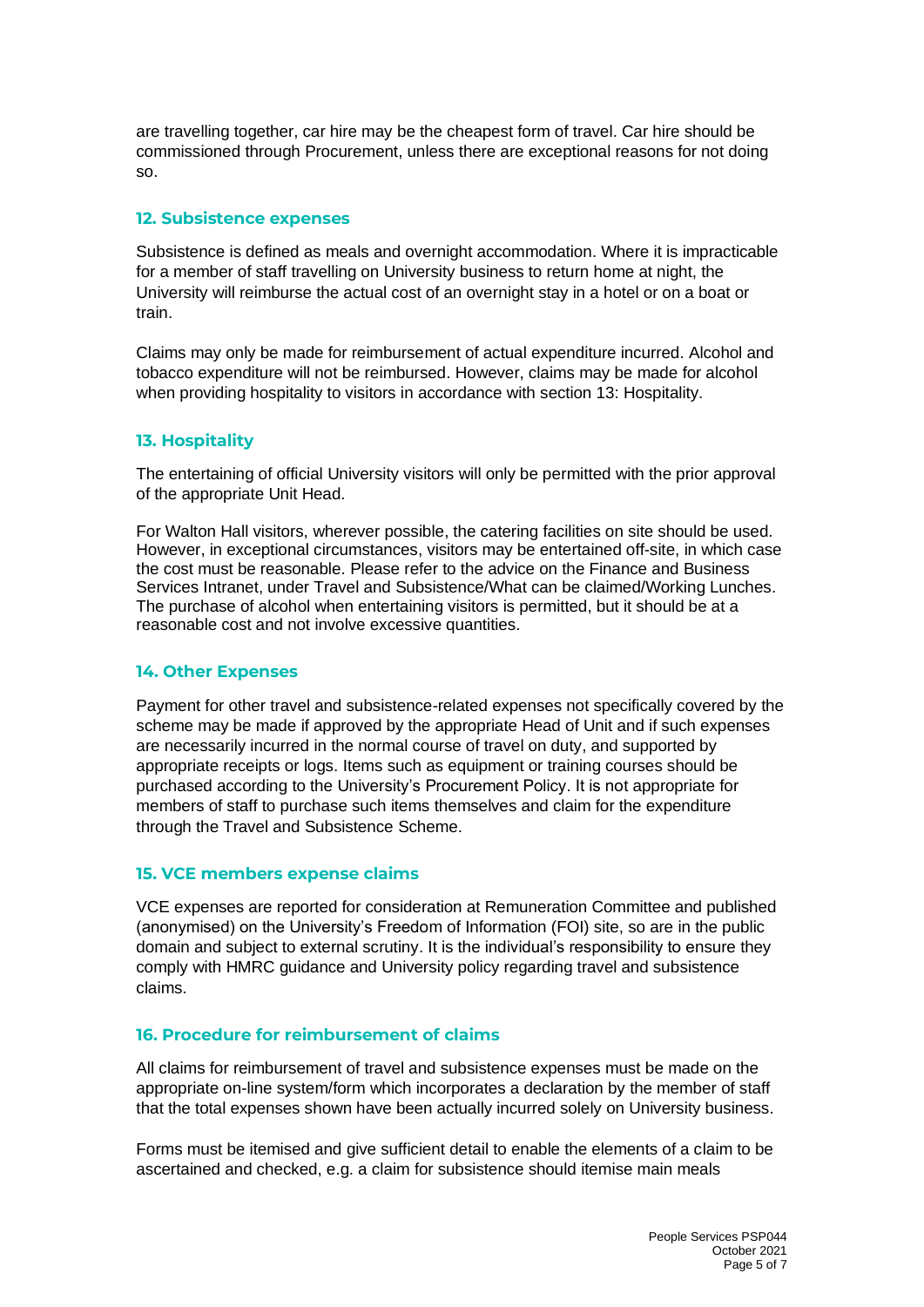(breakfast, lunch, evening meal, snacks) and a claim for travel should itemise the components of the journey (rail, bus, private car, taxi, etc.). Claims where details are not clear should be referred back to the claimant to amend.

Claims must be supported by receipts, where available (See guidance in paragraph 20).

Correctly completed and certified claims should be submitted as soon as is practicable (normally within a month). Late claims (i.e. those received more than 2 months after the expenditure was incurred) will require the authorised signatory to provide a written explanation of the reason for the delay.

## **17. Advances**

#### **Temporary advances**

Temporary advances to meet exceptional out-of-pocket expenses may be made by Finance and Business Services in appropriate circumstances.

#### **Permanent advances**

Where extensive travel is anticipated over a longer period of time, an application may be made for a permanent advance up to the current maximum.

Travel Advance Application Forms are available on the Finance and Business Services Intranet (see Useful references section below).

#### **18. Equality, diversity and inclusion**

Policies are inclusive of all Open University staff, regardless of age, care experience, caring status or dependency, civil status, disability, family status, gender, gender expression, gender identity, gender reassignment, marital status, marriage and civil partnership, membership of the Traveller community, political opinion, pregnancy and maternity, race, religion or belief, sex, sexual orientation, socio-economic background or trades union membership status.

#### **19. Useful references**

Travel Rates Business Travel Risk Assessment Checklist Business Travel Generic Risk Assessment Covid Template International Travel and Assignment Policy International Travel and Assignment Procedures International Travel and Assignment Approval Form